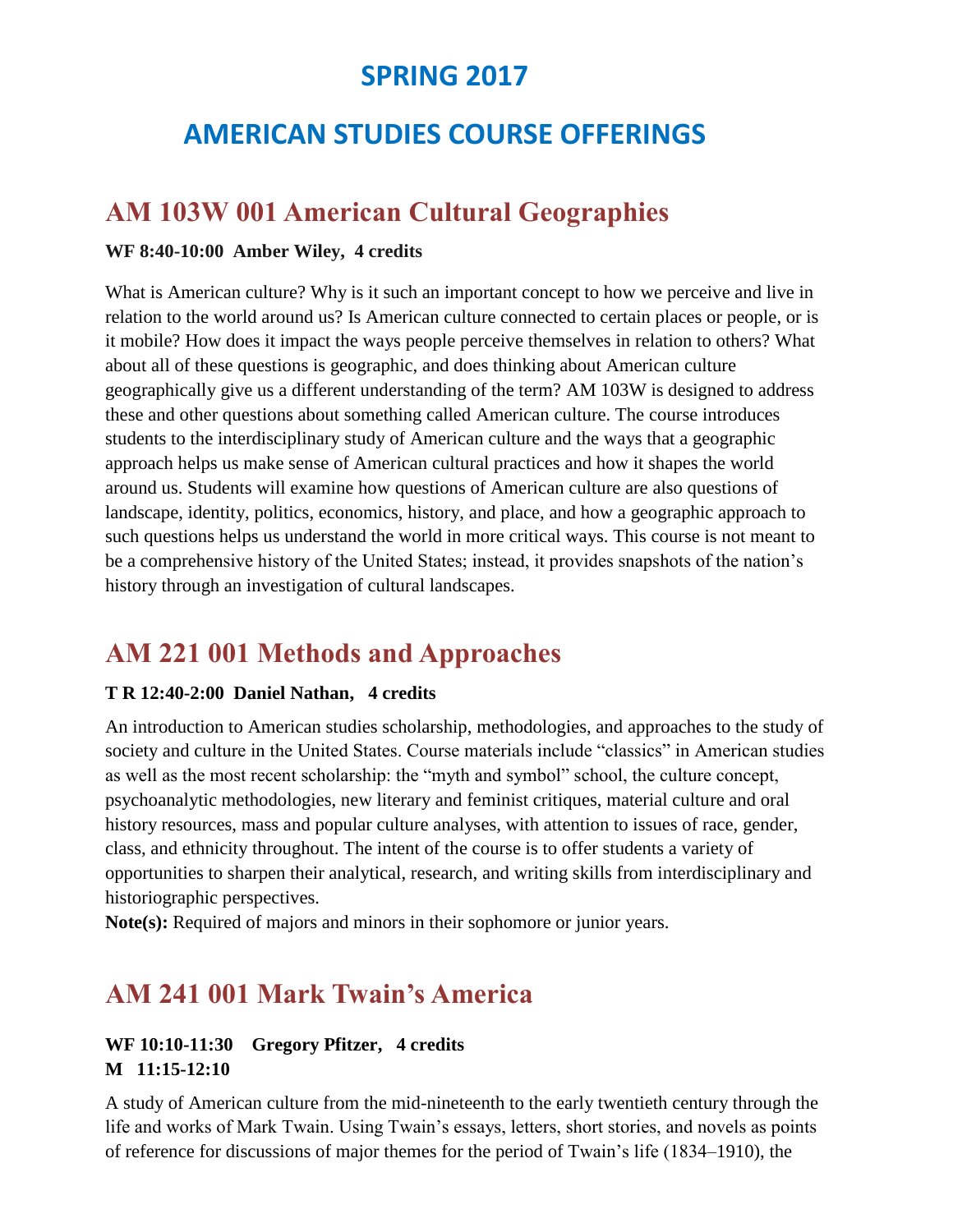course focuses on issues of regionalism, class, race relations, technology, humor, and imperialism.

# **AM 264 001 African-American Experience**

#### **T R 11:10-12:30 Amber Wiley, 3 credits**

An investigation of the role African Americans have played in the history of the nation, including African-American contributions to, and exclusions from, various aspects of a "democratic" American society. Students will examine the critical issues and periods relevant to the African-American struggle toward freedom and equality. Topics include slavery, emancipation, and Reconstruction; the woman's era; the age of Jim Crow and the new Negro; the civil rights movement; and the post-reform period. Primary and secondary sources include narratives, documents, photographs, and films.

**Note(s):** (Designated a Cultural Diversity course; fulfills social sciences requirement.)

## **AM 265 001 Post-Apocalyptic Literature and Film**

#### **T R 2:10-3:30 Beck Krefting, 4 credits**

Fear of nuclear warfare in the mid-twentieth century led to a surge in family home bomb shelters and elaborate underground fortresses intended for high-profile public officials and authorities. A computer glitch that threatened to bring an end to the electronic age, spurred the Y2K problem, prompting people to hoard water and provisions on the millennium's cusp. Religious groups continue to forecast an apocalypse and the Mayan calendar predicted December 21, 2012 as that "end date." The DIY and self-subsistence movements reflect a desire to broaden our skill sets as much as they reflect a desire for readiness in the face of imminent disaster. Threats of an apocalypse shape human behavior, practices and identity. How these are imagined and what happens in the aftermath can tell us about who we are, how we will behave in crisis, what we are afraid of and who matters.

## **AM 342 001 Black Feminist Thoughts**

#### **T R 9:40-11:00 Beck Krefting, 3 credits**

This multidisciplinary seminar will chart and examine the development and expression of Black feminist thoughts, particularly in the United States. The course will focus on the intraracial significance of gender, sexuality, race, ability, and class, as well as the complex interplay among these variables. Emphasis will also be placed on illuminating Black feminist resistance and activism in several distinct, yet overlapping, contexts, including under conditions of servitude, the Black club women's movement and the reemergence of Black feminisms and womanism from the late 1960s onward. In this class you will be introduced to the roots of modern Black feminist thought vis-à-vis Anna Julia Cooper and the prescient writings of Lorraine Hansbury. Later, the focus will be on Black feminist theorizing particularly the intellectual development of radical Black feminist thought and lesbian separatism during the 1960s and 1970s and late  $20<sup>th</sup>$  century transnational feminisms.

## **AM 351D 001 Sports Cinema**

**MW 2:30-3:50 Daniel Nathan, 4 credits Sunday 7:00-9:30**